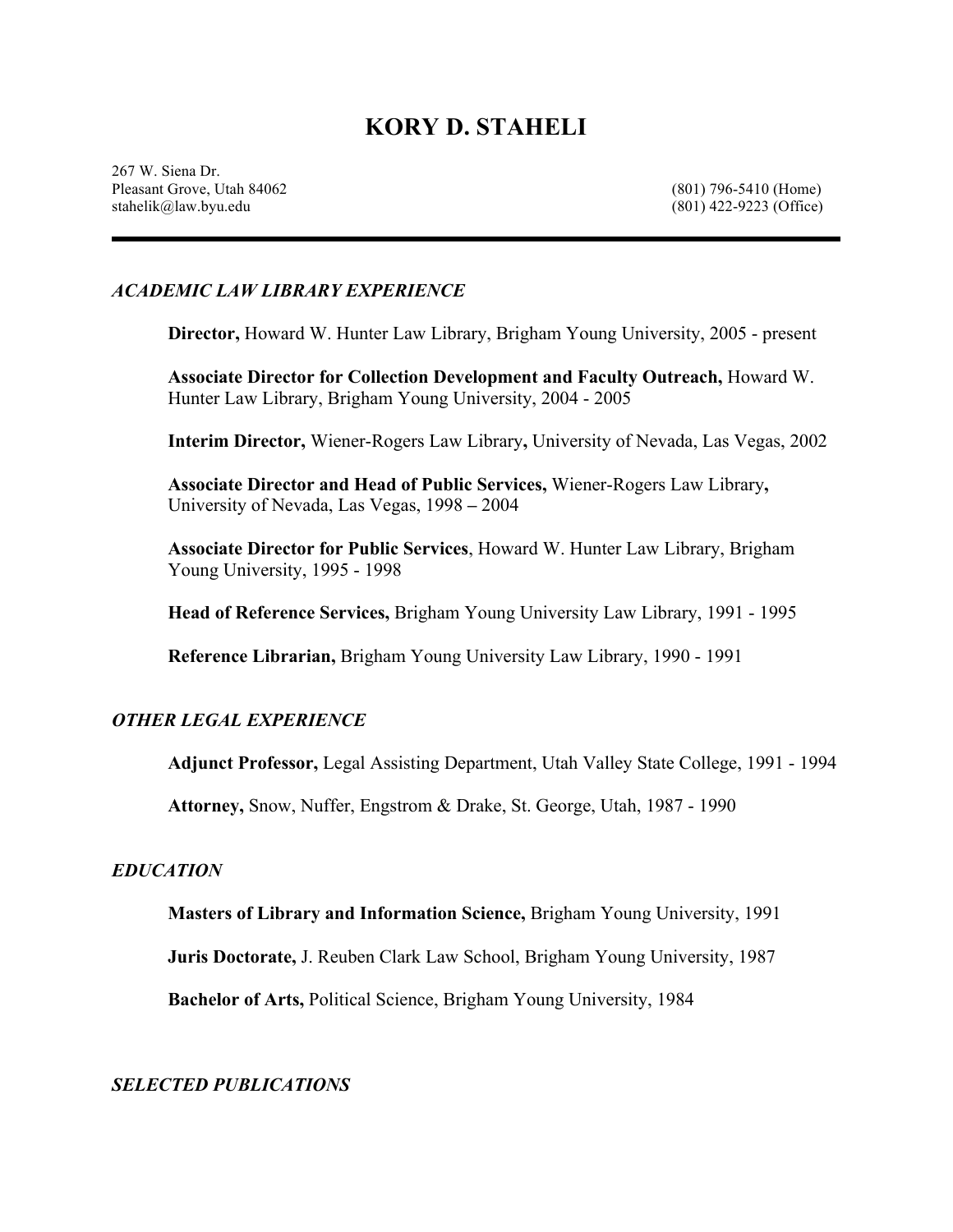Kory D. Staheli, *Nevada Statutory Law* in Nevada Legal Research Guide, Jennifer L. Gross, ed., (William S. Hein Co., 2012).

Kory D. Staheli, *Introducing Students to Legal Practice Materials: Helping Fill a Law School Void,* 16 Legal Reference Services Quarterly 23 (1998).

Kory D. Staheli, *Evaluating Legal Research Skills: Giving Students the Motivation They Need,* 3 Perspectives: Teaching Legal Research and Writing 74 (Spring 1995).

Kory D. Staheli, *Utah Practice Materials: A Selective Annotated Bibliography,* 87 Law Library Journal 28 (1995).

Kory D. Staheli, *Motivating Law Students to Develop Competent Legal Research Skills: Combating the Negative Findings of the Howland and Lewis Survey,* 14 Legal Reference Services Quarterly 195 (1994).

## *TEACHING AND PRESENTATIONS*

**Introduction to Legal Research and Writing,** J. Reuben Clark Law School, Brigham Young University, 2005- Present

**Introduction to Advocacy,** J. Reuben Clark Law School, Brigham Young University, 2005- Present

**Presenter,** *"The Times They Are a Changing: Leveraging Library Services and Resources to Respond to Evolving Faculty Scholarly and Curricular Needs"* Association of American Law Schools Annual Meeting, New Orleans, Louisiana, January 2013

**Presenter,** *"When Worlds Collide: Keeping the Planets Aligned During Times of Opportunity and Change for Law Schools and Law Libraries"* Association of American Law Schools Annual Meeting, Washington D.C., January 2012

**Moderator and Speaker,** *"Counting Electronic Resources: Should We Count Them, and If So, What Do We Count?"* American Association of Law Libraries Annual Meeting, St Louis, Missouri, July 2006

**Speaker,** *"Measuring Up: Collection Statistics and Other Reporting Issues for Those Who Miss Their Old ILS"* Sirsi Users Group, Nashville, Tennessee, February 2005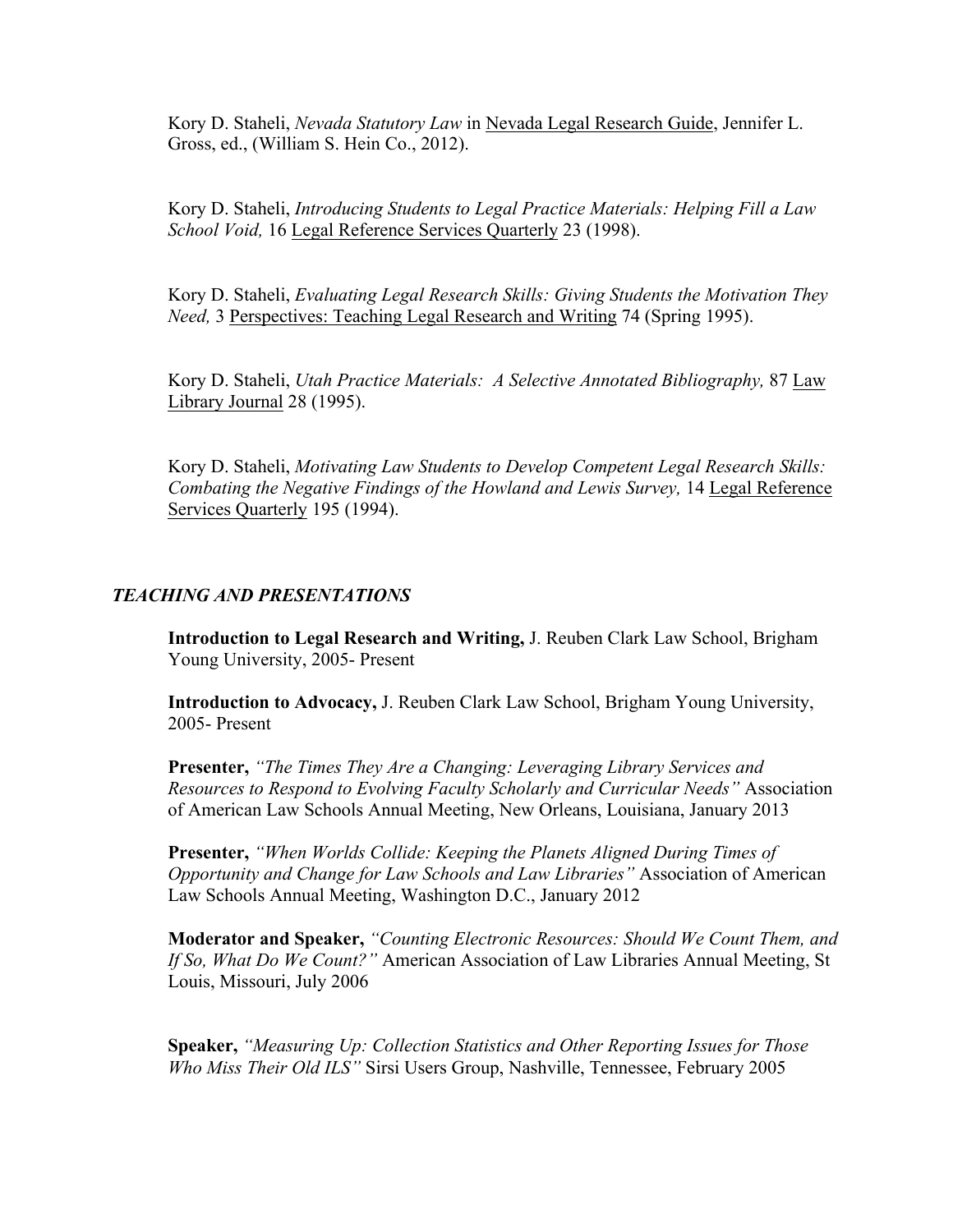### *PROFESSIONAL AFFILIATIONS AND ACTIVITIES*

**Chair,** Consortium of Church Libraries and Archives, 2017 - Present

**Vice-Chair,** Consortium of Church Libraries and Archives, 2016 - 2017

**Executive Council,** Utah Academic Library Consortium, 2013 - Present

**Council Chair,** Utah Academic Library Consortium, 2012 - 2013

**Member,** Law Libraries and Technology Committee, Association of American Law Schools, 2009 - 2013

**Member,** Collection Development Committee, Academic Law Libraries Special Interest Section, American Association of Law Libraries, 2007 - 2009

**Chair,** Statistics Committee, Academic Law Libraries Special Interest Section, American Association of Law Libraries, 2006 - 2008

**Chair,** Research Instruction and Patron Services Special Interest Section, American Association of Law Libraries, 1997 - 1998

**AALLNET Working Group**, American Association of Law Libraries, 1995- 1996

**Member**, American Association of Law Libraries, 1991 - Present

**Member**, Western Pacific Association of Law Libraries, 1991 - Present

**Member,** Utah State Bar, 1987. Admitted to practice before the Utah Supreme Court and the U.S. District Court for the District of Utah.

### *COMMITTEE WORK*

**Chair, Library Policy Committee,** J. Reuben Clark Law School, Brigham Young University, 2015 - present

**Technology Committee,** J. Reuben Clark Law School, Brigham Young University, 2005 - 2015

**Faculty Council on Rank and Status – Professional,** Brigham Young University, 2005

**Library Policy Committee,** J. Reuben Clark Law School, Brigham Young